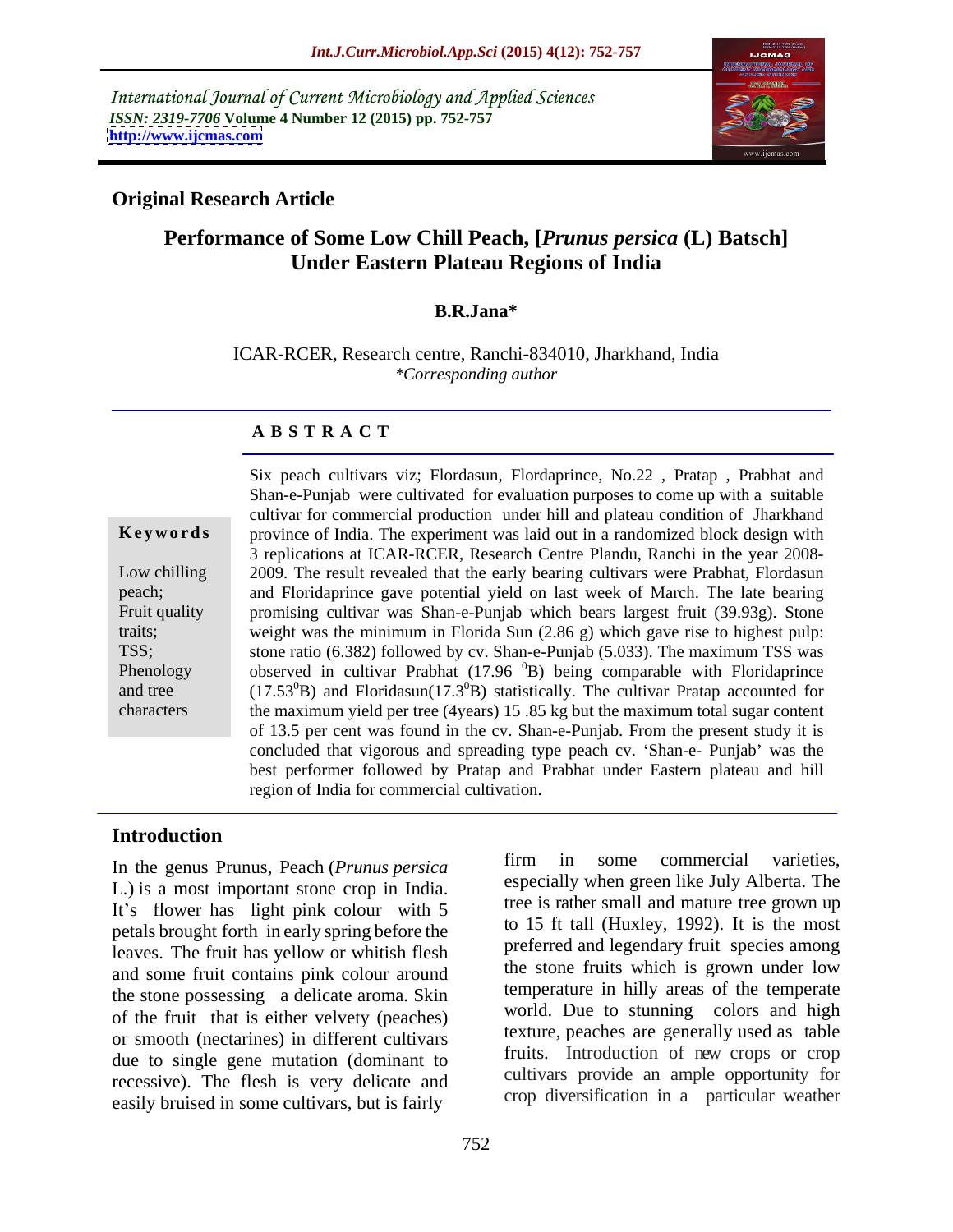condition to check economical feasibility for estimated by Atago Digital refractometer growing them commercially. It is one of the with a scale of  $0-32$   $^{0}$  Brix, Titrable acidity, most important temperate fruit crop ascorbic acid were estimated by methods grown mainly in Jammu and Kashmir, given by Rangana (1997). Data were Himachal Pradesh ,Punjab, Uttatrakhand , subjected to ANOVA test for statistical Nilgirihills, Jharkhand and North Eastern analysis under randomized block design. States (Kahlon *et al.*, 1992; Josan *et al.*, Tree characters, flowering and harvestings 1999) valued for its fresh and canned fruits. dates were recorded in standard methods. Now a day's peach has become pride to poor and marginal hilly farmers of sub mountainous regions, plains of northern India and Southern hills (Chanana *et al.*, Growth and Flowering 1992) and also in irrigated arid and plateau ecosystem. It is relatively performed well at Data recorded on flowering revealed that an altitude ranging between 600-1000 m flowering initiation was earlier in Prabhat from msl. In recent times, it has been found followed by Flordaprince, Flordasun . The that peach production has a declining trend cultivar Shan-e-Punjab was very late mingled with a number of factors such as cultivar regarding flowering and harvesting diseases, overdependence on a selective cultivars and global warming (Singh et al 2014). With advance of breeding efforts of April. The period of flowering was low chilling peach cultivars have been varied from 30 days in all the cultivars developed and their cultivation stretches from temperate regions to subtropical varied from 30 days (Shan-e-Punjab) to 42 worlds (Kuden et al 2004). Keeping this in days (Flordaprince). To some extent same view some prominent low-chill peach trend of flowering behavior was observed by genotypes were studied in this experiment Josan *etal.* (1999), and Singh(1967) under to assess the performance with context to fruit quality characteristics and yield for

The present studies were carried out at

accommodating 400 plants/ha. The followed by Shan-e-Punjab harvested at last. flowering behavior were noted for all the six cultivars visually. TSS of the fruits was

Tree characters, flowering and harvestings dates were recorded in standard methods.

# **Results and Discussion**

# **Growth and Flowering**

whereas Pratap and No22 were mid season cultivars (Table3) harvested in second week of April. The period of flowering between 10/2 to 27/2. Duration of flowering Ludhiana conditions.

commercial cultivation. Nijjarand Khajuria (1979) also stated that **Materials and Methods CONS CONS EXECUTE: CONS EXECUTE: CONS EXECUTE: CONS EXECUTE: CONS EXECUTE: CONS EXECUTE: CONS EXECUTE: CONS EXECUTE: CONS EXECUTE: CONS EXECUTE: CONS EXE** ICAR-RCER, Research centre, Ranchi, in small but more TSS containing fruits. during 2008-2009 on 4 years old junior Regarding flowering , a peculiar habit was adult bearing peach trees. Six observed from Prabhat and Pratap giving peachcultivars namely, Flordaprince, two times flowering in a season likely at Flordasun, Prabhat and Pratap No.22 and temperature decreasing down (Nov. last) Shane-e-Punjab were evaluated for and temperature rising up  $(2^{na}$  and  $3^{ra}$  week flowering, fruiting and fruit quality of Jan.) after dormancy. Therefore pratap parameters. pseudo showing earlier cultivar (fig-1) The The trees were planted at 5X5 M apart Prabhat were earlier to attain maturity biger fruits were harvested in Ludhiana grow. But in Ranchi condition depleting of soil moisture from October onwards resulted  $^{nd}$  and  $2^{rd}$  wook and  $3^{ra}$  week rd wook week cultivars Flordaprince, Flordasun, and Prabhat were earlier to attain maturity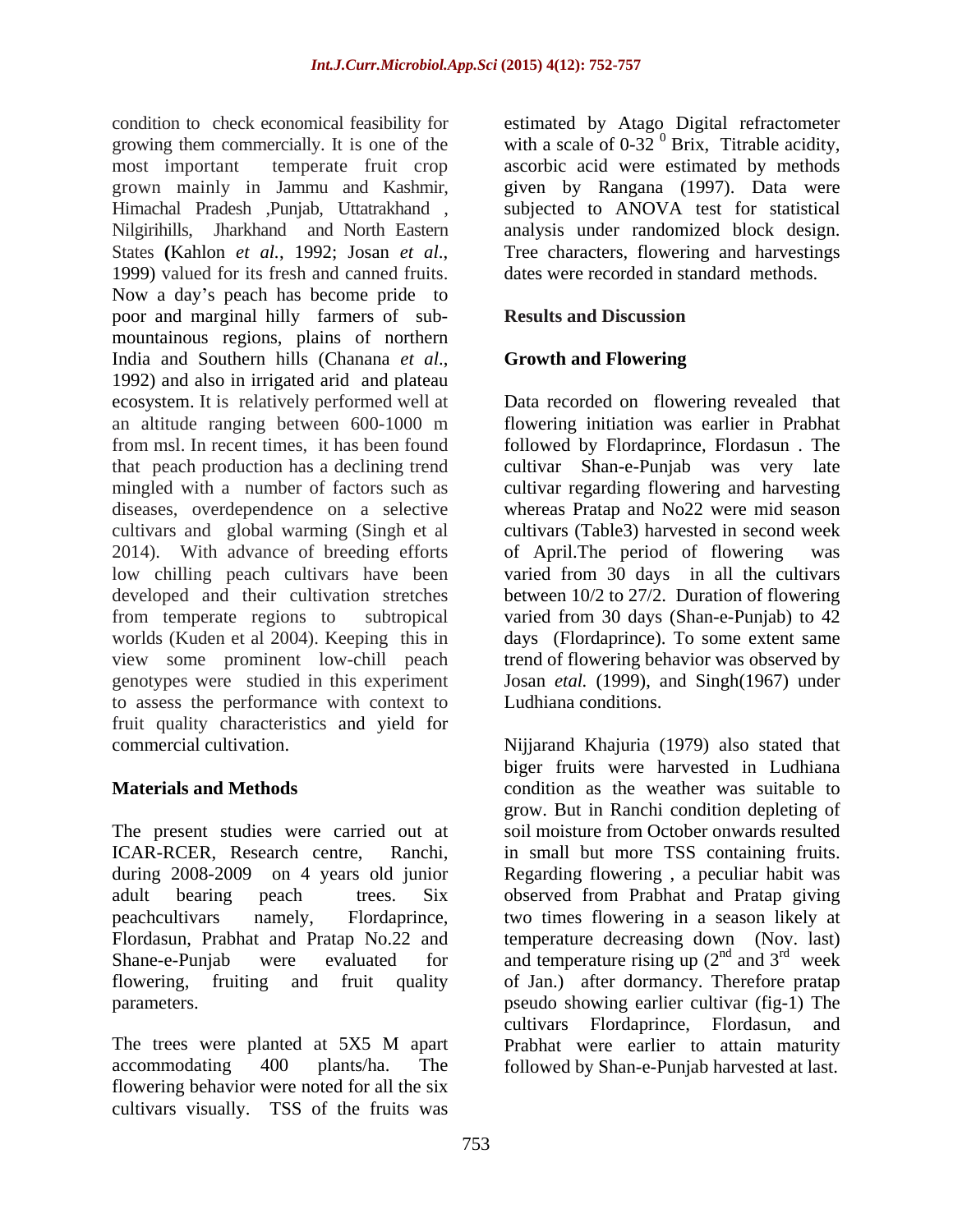Data on table -1 showed that the maximum (87.2 g) under the climate of Punjab, India. average fruit weight of 39.93 g in Shan-e- In present study, stone weight was minimum punjab cultivar followed by Pratap(36.83g) in Florida Sun (2.86 g) which gave rise to were observed under Ranchi condition of highest pulp : stone ratio(6.382) followed by India. Cultural practices like pruning and cultivar Shan-e-Punjab(5.033). The irrigation markedly increases the fruit size (Oluch et al, 1993, Mcfadyen, 1996 and Prabhat  $(17.96<sup>0</sup>B)$  being comparable with Nyambo et al 2005). The grown up trees of Florida Prince (17.53<sup>0</sup>B) and Florida Sun our orchard is very young and unprunned.. Kanwar et al (2002) found that the peach

**Fruit Physico-chemical Characters** cv. Valle Grande exhibited the highest fruit weight (88.8 g) followed by Earli Grande cultivar Shan-e-Punjab(5.033). The maximum TSS was observed in cultivar  $^{0}$ B) and Florida Sun  $(17.3^{0}B)$  (table-2).

**Table.1** Physical Properties of Peach Fruits Grown under Subtropical Sub-Humid Region of Ranchi

|                         | Fruit     | Fruit size   Skin |           | Seed                                                     | Pulp                                                                                                             | Pulp : seed  |
|-------------------------|-----------|-------------------|-----------|----------------------------------------------------------|------------------------------------------------------------------------------------------------------------------|--------------|
| <b>Cultivars</b>        | Weight(g) | (c <sub>m</sub> ) | weight(g) | $\left \frac{\text{Weight}(g)}{\text{Weight}(g)}\right $ | $\begin{array}{ l c c c }\n\hline \text{Weight(g)} & \text{Ratio} \\ \hline 24.45 & 4.018 \\ \hline \end{array}$ |              |
| Pratap                  | 36.86     | 12.33             | 6.33      | 6.08                                                     |                                                                                                                  |              |
| Prabhat                 | 35.83     | 12.63             | 4.43      | 7.62                                                     | 19.40                                                                                                            | 2.544        |
| Floridasun              | 23.60     | 11.87             | 1.41      | 2.86                                                     | 18.30                                                                                                            | 6.382        |
| Floridaprince           | 33.40     | 15.09             | 2.59      | 5.32                                                     | 18.82                                                                                                            | 3.535        |
| <b>Shane-e-Punjab</b> 3 |           | 20.27             | 3.21      | 5.60                                                     | 28.19                                                                                                            | 5.033        |
| N <sub>0.22</sub>       | 33.33     | 16.72             | 2.29      | 4.96                                                     | 19.19                                                                                                            | 3.864        |
| CD at $5%$              | 03.93     | <b>NS</b>         | 1.69      | 1.19                                                     | 02.99                                                                                                            | 1.25<br>1.2J |

**Table.2** Physico- Chemical Properties and Yield of Different Peach Cultivars

|                              |             | Acidity | Ascorbic acid | Reducing    | Total                 | Yield/kg |
|------------------------------|-------------|---------|---------------|-------------|-----------------------|----------|
| Cultivars                    | 122(T       |         | (mg/kg)       | Sugar       | Sugar $(\%)$   /plant |          |
| Pratap                       | 13.867      | 0.323   |               | 6.668       | 10.42                 | 15.852   |
| <b>Prabhat</b><br>Floridasun | 17.967      | 0.18    |               | 4.402       | 12.6                  | 12.031   |
|                              | 172<br>17.9 | 0.277   | 75.5          | 15.926      | 11.6                  | 4.599    |
| Floridaprince                | 17.533      | 0.302   |               | 6.43        | 10.5                  | 12.26    |
| Shane-e-Punjab               |             | 0.357   | 174.333       | 6.536       | 13.5                  | 12.759   |
| No.22                        | 15.8        | 0.22    | 158.667       | 4.607       | 12.12                 | 8.672    |
| $CD$ at $5\%$                | 1.35        | 0.45    | 31.47         | $N_{\rm c}$ | 3.17                  | 5.02     |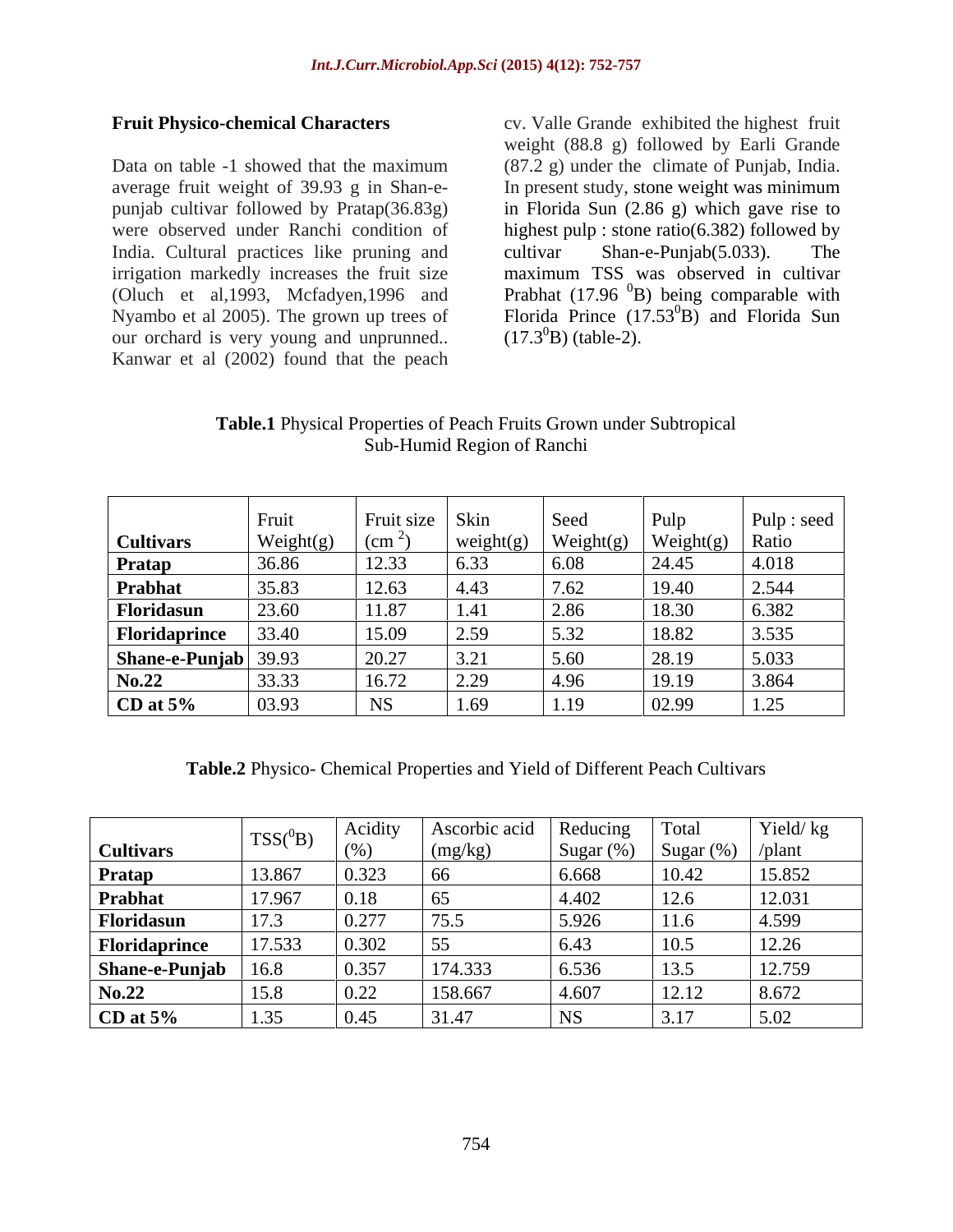|                    | Tree             |            | Stone type           | Fruit blush | Presence of        | Market        |
|--------------------|------------------|------------|----------------------|-------------|--------------------|---------------|
|                    | growth           | <b>DFB</b> |                      |             | Grooves on         | Acceptibility |
| <b>Cultivars</b>   |                  |            |                      |             | Stone              |               |
|                    | Semi             |            | $110-115$ Free stone | Red         | Present            | Very Good     |
|                    | vigorous         |            |                      |             |                    |               |
| <b>Pratap</b>      |                  |            |                      |             |                    |               |
|                    | Semi             | 100-105    | Clingstone           | Yellow with | Absent             | Good          |
| Prabhat            | vigorous         |            |                      | green tinge |                    |               |
|                    | Vigorous         | 90-95      | Semi cling           | Deep Yellow | Present            | Good          |
| <b>Florida Sun</b> |                  |            | stone                |             |                    |               |
|                    | Vigorous         | 70-80      |                      |             | Present            | Good          |
|                    |                  |            | Semi cling           | Red         |                    |               |
| Floridaprince      |                  |            | stone                |             |                    |               |
| <b>Shane-e-</b>    | Vigorous 120-125 |            | Semi                 | Yellow with | <b>Less Groves</b> | Very Good     |
| Punjab             |                  |            | Clingstone           | red spot    |                    |               |
| No.22              | Small            | 85-90      | Cling stone          | Yellow      | Absent             | Good          |
| CD at $5%$         |                  | 8.77       | ---------            | ------      | -------            | ---------     |

**Table.3** Tree, Flower and Fruit Characters of Different Cultivars of Peach

# **Fig.1** Phonology of Peach Growing under Eastern Plateau and Hill Region



temperature during harvest. The cultivar, tree (4years) 15 .85 kg /plant. Yield is most under different soil and climatic condition

Punjab. The minimum total sugar content was found in cultivar Pratap  $(10.42 \text{ }^{0}B)$ .

This might be due to water stress and high From the present study it is concluded that Pratap accounted for the maximum yield per was the best performer followed by Pratap important parameter for peach production regions of India. Several workers have (Annonymous, 2015). of peach fruits (Kher and Dorjay 2001, The maximum total sugar content of 13.5 the maximum variability was observed in per cent was found in the cultivar Shan-e- peach genotypes prevailed in our country  ${}^{0}$ B). vigorus, spreading type 'Shan-e- Punjab' and Prabhat under Eastern plateau and hill worked on the physico-chemical properties Neelam and Ishtiaq 2002) in the past and India.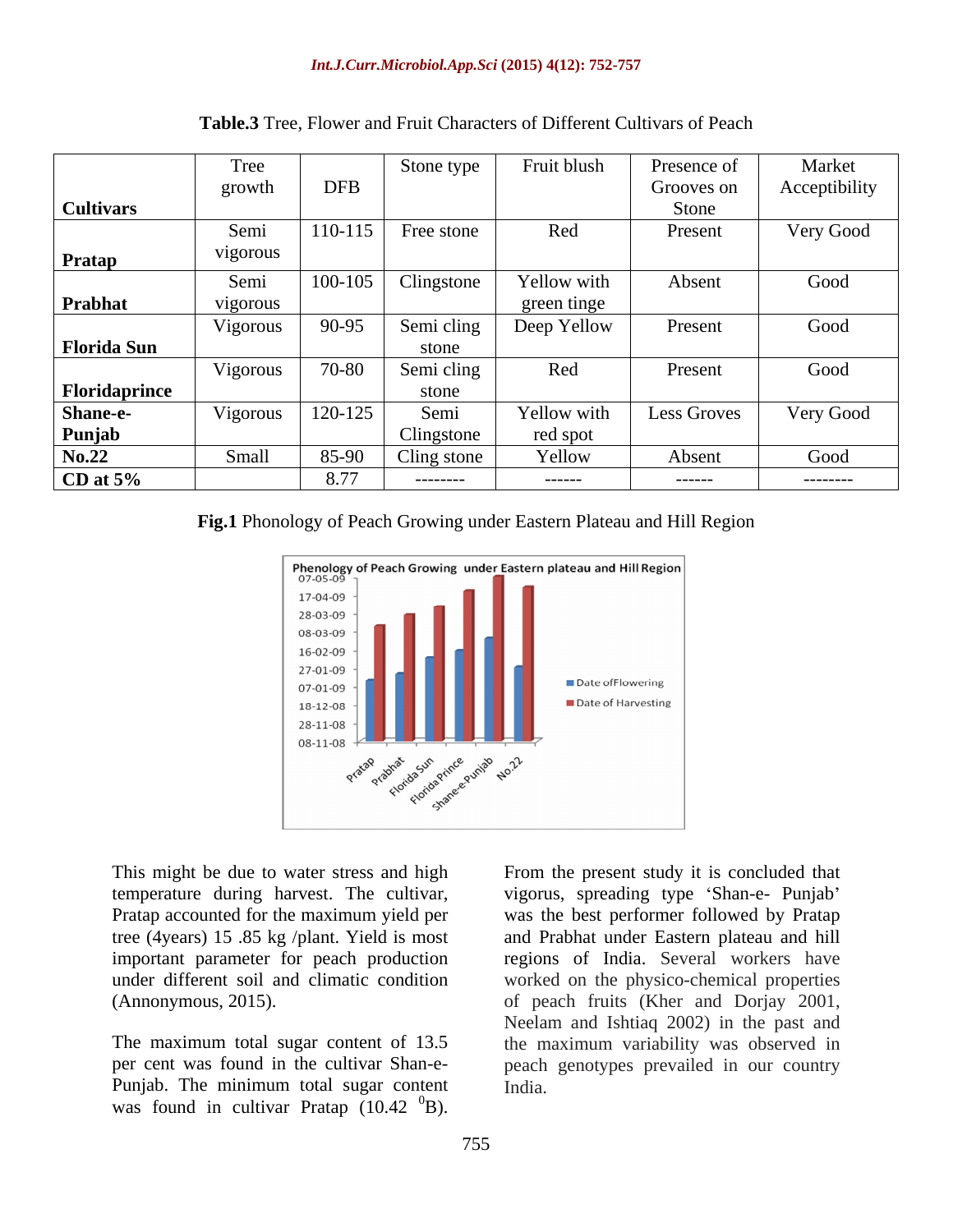# **Phenology and Fruit Quality and Market Acceptance**

Six peach cultivars were tried for evaluation purposes to detect suitable cultivars for commercial production under hill and plateau condition of Jharkhand province of India. The result revealed that the early bearing cultivars were Prabhat, Pratap Chadha KL, Gupta MR and Singh SN 1968. Flordasun and Floridaprince bearing Physico- chemical characters of some potential yield on last week of March. The late bearing promising cultivar was Shan-e- Punjab which bears largest fruit (39.93g) due to longer gestation period regarding DFB. This result was corroborated by 78-81.<br>Singh et al (2009) and Josan et al (2009) Edward FG and Watson DG 1994. Fact where Flordaprince and Saharanpur Prabhat Sheet St-513, A series of the matured in 4th week of April under Punjab condition. Kanwar et. al., (2002) also reported that the first to attain fruit maturity was Flordaprince on 3rd week of April. Due to differences in agro-climatic conditions, Fishman S and Génard M 1998. A there was variability among the genotypes. Fruit size and quality were generally affected by environment (Chadha et al.,1968 and Edward and Watson,1994). Diurnal variations in temperature are also Huxley A1992. New RHS dictionary of responsible for early and late flowering in peach (Fishman and Genard,1998). It was found that all six genotypes were Jackson D 1986. Temperate and Subtropical statistically different in fruit growth period from flowering. Data from the table-3 revealed that Flordaprince DFB of Pratap Josan JS, Thind SK, Arora PK and Kumar A was the minimum of 70-80 days as 2009. Performance of some low chilling compaired to Shan-e-Punjab (120-125 days). This is an important parameter and taken into consideration for distant marketing. The colour of fruit (skin) and pulp are also important indices to differentiate between peach cultivars as it influences market acceptability. Flordaprince and Pratap had the maximum red blush. In Indian domestic Kher R and Dorjay T 2001. Evaluation of market has had likeness towards big peach fruits having high sugar content. Therefore, Shan-e-punjab and Pratap had better market acceptability than other cultivars.

## **References**

- Annual Report 2008. Evaluation of different Peach (*Prunus persica*) varies under the soil and climatic condition of Peshawar. Horticulture Section. Agriculture Research Istitute Tarnab Peshawar: 6-13.
- peach varieties grown at the regional fruit research sub-station, Bahadurgarh. Journal of Research, Punjab Agricultural University 6(1): 78-81.
- Edward FG and Watson DG 1994. Fact Sheet St-513, A series of the environmental horticulture department, Florida cooperative extension service, institute of food and agricultural sciences, University of Florida.
- Fishman S and Génard M 1998. A biophysical model of fruit growth. Simulation of seasonal and diurnal dynamics of mass. Plant, cell and environment  $21:739-752$ .
- Huxley A1992. New RHS dictionary of gardening. Macmillan *ISBN* 0-333- 474945.
- fruit production. Butterworths of New zealand.
- 2009. Performance of some low chilling peach cultivars under north Indian conditions. Environment and Ecology 27(4B): 1923-1926.
- Kanwar JS, Chanana YR and Kaundal GS 2002. Development of new cultivars of peach for the sub-tropics of India. Acta Horticulturae 592: 103-107.
- some cultivars of peach under Jammu conditions. Haryana Journal of Horticultural Sciences 28(3/ 4): 201- 202.